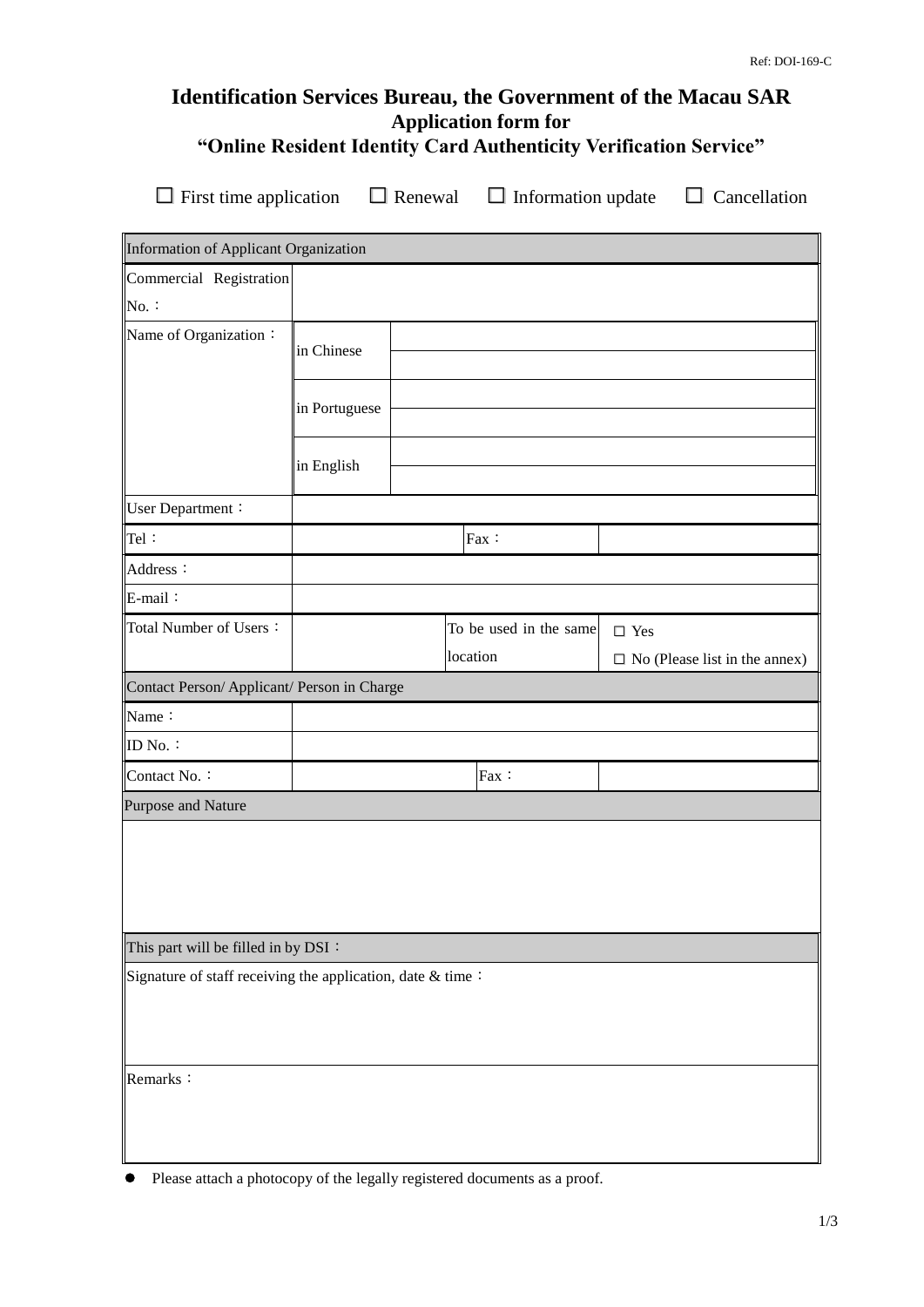|                  | Annex (Please list the address of the different locations & the number of users respectively) |  |  |  |  |
|------------------|-----------------------------------------------------------------------------------------------|--|--|--|--|
| $\mathbf{1}$     | Address:                                                                                      |  |  |  |  |
|                  | No. of users:                                                                                 |  |  |  |  |
| $\overline{2}$   | Address:                                                                                      |  |  |  |  |
|                  | No. of users:                                                                                 |  |  |  |  |
| 3                | Address:                                                                                      |  |  |  |  |
|                  | No. of users:                                                                                 |  |  |  |  |
| $\overline{4}$   | Address:                                                                                      |  |  |  |  |
|                  | No. of users:                                                                                 |  |  |  |  |
| 5                | Address:                                                                                      |  |  |  |  |
|                  | No. of users:                                                                                 |  |  |  |  |
| 6                | Address:                                                                                      |  |  |  |  |
|                  | No. of users:                                                                                 |  |  |  |  |
| $\boldsymbol{7}$ | Address:                                                                                      |  |  |  |  |
|                  | No. of users:                                                                                 |  |  |  |  |
| $\,8\,$          | Address:                                                                                      |  |  |  |  |
|                  | No. of users:                                                                                 |  |  |  |  |
| 9                | Address:                                                                                      |  |  |  |  |
|                  | No. of users:                                                                                 |  |  |  |  |
| 10               | Address:                                                                                      |  |  |  |  |
|                  | No. of users:                                                                                 |  |  |  |  |
| 11               | Address:                                                                                      |  |  |  |  |
|                  | No. of users:                                                                                 |  |  |  |  |
| 12               | Address:                                                                                      |  |  |  |  |
|                  | No. of users:                                                                                 |  |  |  |  |
| 13               | Address:                                                                                      |  |  |  |  |
|                  | No. of users:                                                                                 |  |  |  |  |
| 14               | Address:                                                                                      |  |  |  |  |
|                  | No. of users:                                                                                 |  |  |  |  |
|                  | Address:                                                                                      |  |  |  |  |
| 15               | No. of users:                                                                                 |  |  |  |  |
|                  | Address:                                                                                      |  |  |  |  |
| 16               | No. of users:                                                                                 |  |  |  |  |
| 17               | Address:                                                                                      |  |  |  |  |
|                  | No. of users:                                                                                 |  |  |  |  |
| 18               | Address:                                                                                      |  |  |  |  |
|                  | No. of users:                                                                                 |  |  |  |  |